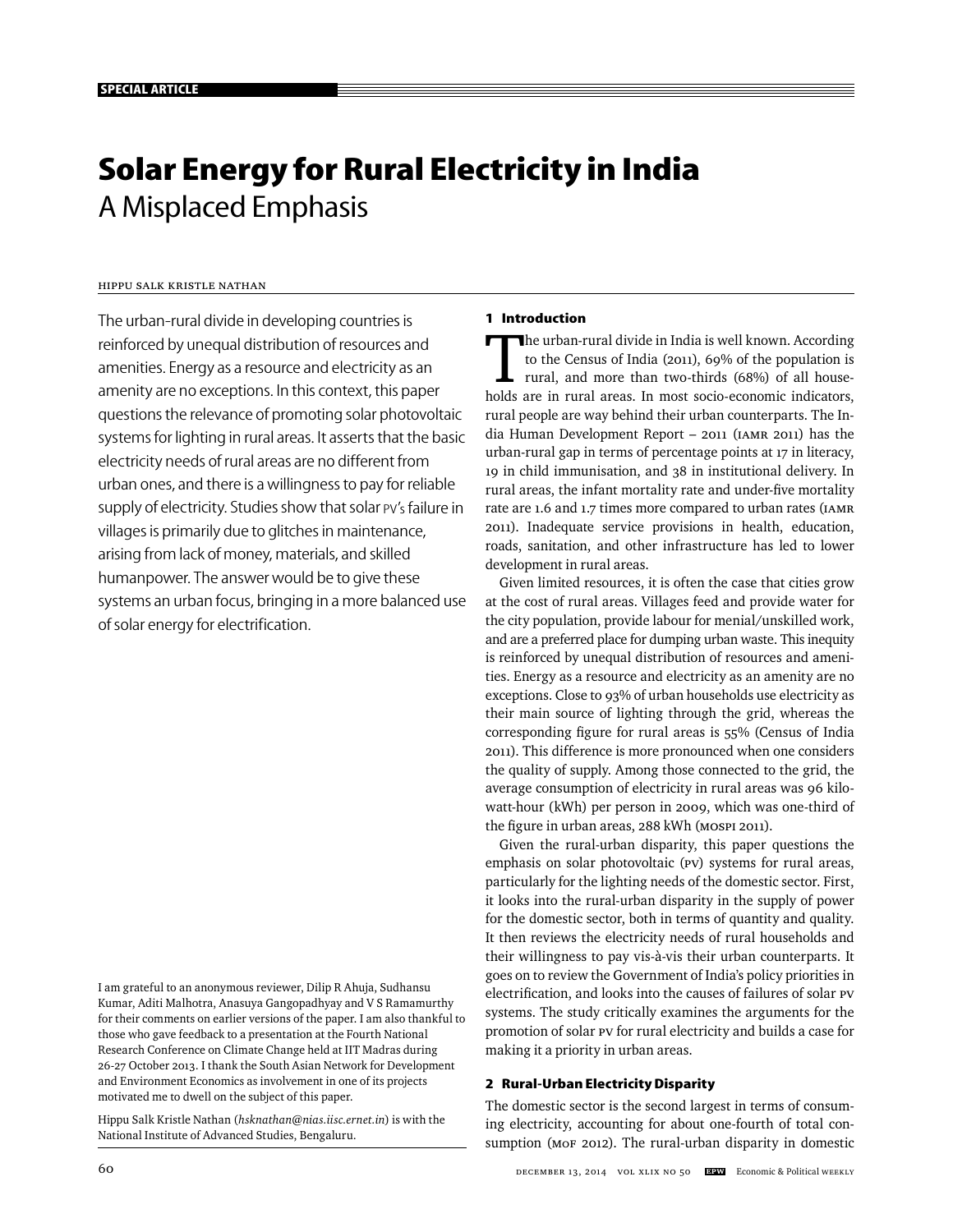consumption of electricity is evident both in quantitative and qualitative terms. The shares of households with electricity connections in rural and urban area show that the gap, which was at 41 percentage points in 1987-88, was reduced to 27 percentage points in 2009-10 (Figure 1). However, this is not a story of convergence.



**Figure 1: Rural-Urban Share of Households with Electricity Connections**  (1987 to 2009)

**Figure 2: Rural-Urban Gap in Domestic Per Capita Electricity Consumption** 



Having a power connection is important, but it is more important to have enough electricity for a household's needs. Between 2001 and 2011, the shares of households in rural areas using electricity as their prime source of lighting changed from 43.5% to 55.3%, and in urban areas from 87.6% to 92.7% (Census of India 2011). Although 67.3% of rural households consume some electricity (as per the National Sample Survey –  $NSS$ ), about one-fifth of these  $(12%)$  do not use electricity as their prime source of lighting. Not having enough electricity to use for basic purposes such as lighting can be attributed to the lack of availability, which has remained an area of concern, particularly in rural areas (Planning Commission 2012). The lack of availability is largely due to the structural disincentive distribution companies have to serve rural consumers – in the form of low tariffs. Uncertainty of power supply, frequent load-shedding, and an extensive rostering schedule have remained the characteristics of rural electrification (ESMAP 2002a; Srivastava and Rehman 2006).<sup>1</sup>

The rural-urban disparity comes out more vividly in terms of per capita consumption of electricity, as shown in NSS reports (Figure 2).<sup>2</sup> Between 1987 and 2009, the rural-urban gap in monthly per capita domestic consumption increased from 5.88 units to 16.34 units.3

The increase in the rural-urban gap of per capita consumption contradicts the principle of development with equity Nathan and Mishra (2013: 2). This in principle means that "concern with inequality increases as a society gets prosperous since the society can 'afford' to be inequality conscious" (Sen 1997: 36). The increase in per capita domestic electricity consumption must simultaneously lead to a fall in the gap between rural and urban per capita consumption. Instead, the gap has increased almost three times in India.

# **3 Electricity Needs of Rural Households and Willingness to Pay**

The need to have electricity at home, irrespective of location, rural or urban, cannot be overemphasised. Electricity is recognised as a basic human need and it is key to accelerating economic growth, generating employment, eliminating poverty, and enhancing human development (WEC 1999; Modi 2005; MoP 2006; Kemmler 2007). Lighting is correlated to the productive hours of any household, that is, the hours children study and adults work (Reddy et al 2009; Reddy and Nathan 2011; Planning Commission 2012). The availability of electricity works to the advantage of women in particular (Modi 2005). Global evidence shows that proper lighting in the home and streets increases female literacy and educational attainments, their income-generating options and savings, and their safety and security in public places (UNDP 2001; Planning Commission 2012). According to Sen's capability framework (1997), energy carriers, particularly electricity, can be understood as an input that expands one's set of capabilities (by providing lighting and cooling, motive power, preserving food, and facilitating access to the mass media and telecommunications) and thus enables one to function effectively in society (Kemmler 2007). There is a large literature that shows rural electrification greatly contributes to the welfare growth of households and promotes rural-urban integration (Barnes et al 2002; ESMAP 2002b; Toman and Jemelkova 2003; Martins 2005; Valencia and Caspary 2008; World Bank 2008a; ADB 2010).

Rural households need electricity as much as urban households. Though some estimates give different thresholds for rural and urban households, one can argue that the same normative value must apply for both. First, the average household size in urban and rural areas is about five (rural 5.01 and urban 4.80, according to the 2011 Census), which essentially means that the number of people requiring illumination per household in rural and urban areas is almost the same; rather, it is a little higher in rural areas. Second, the distribution of households by the number of dwelling rooms is not significantly different in urban and rural areas (Figure 3, p 62), which means that they require a similar level of power.4 Third, with respect to consumption of electricity, we advocate similar levels for urban and rural households from an ethical point of view. We elaborate on this further.

Consumption patterns in rural and urban areas differ in practice and some estimates of the normative minimum take this into account. For instance, the World Energy Outlook (WEO) analysis of the International Energy Agency (IEA) (2012) considers 250 kWh and 500 kWh as the minimum consumption levels for rural and urban areas, respectively (with five people in each household). It is based on the assumption that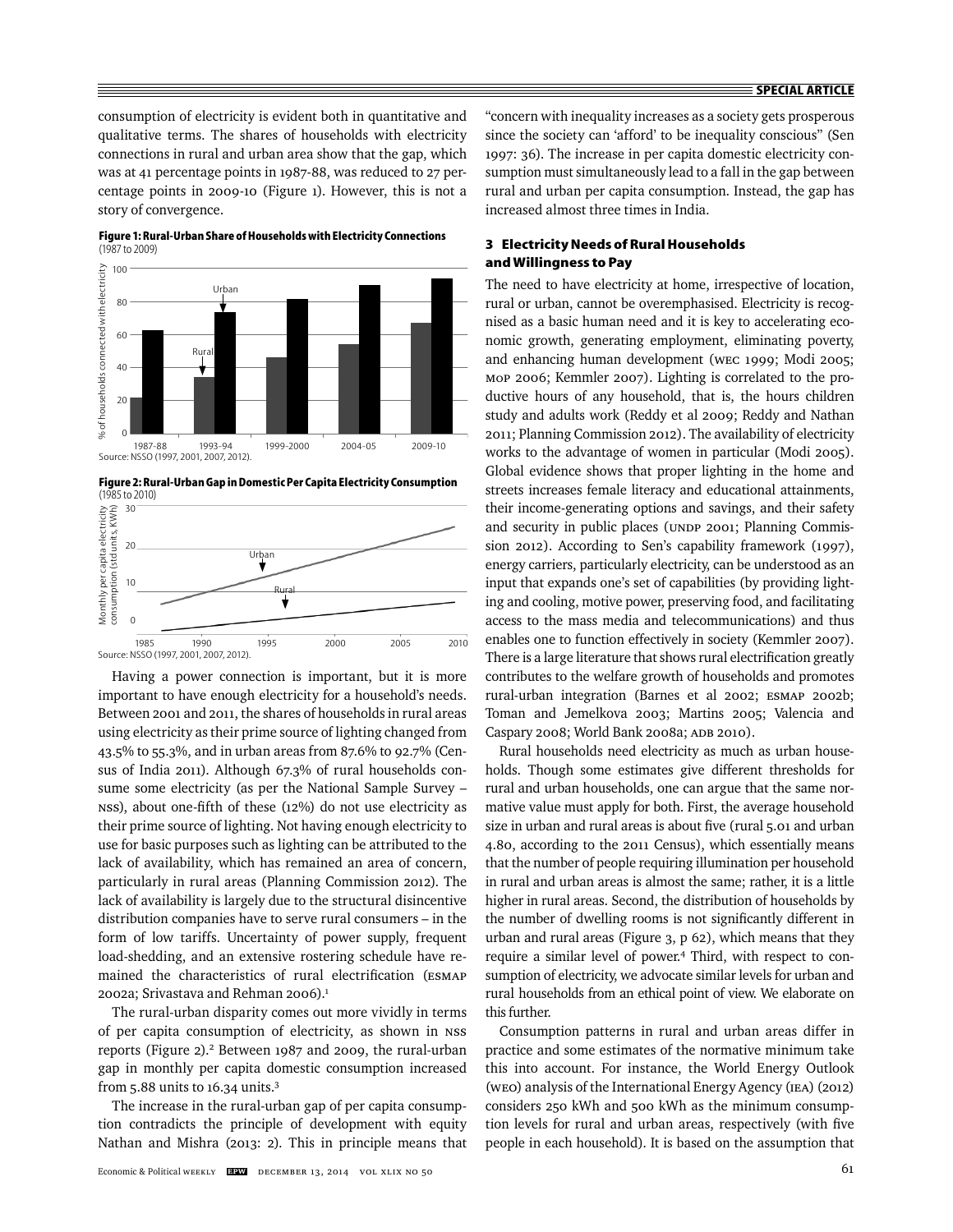## **SPECIAL ARTICLE**

this could provide for the use of a floor fan, a mobile telephone, and two compact fluorescent lamp (CFL) bulbs in rural areas, whereas it might include an efficient refrigerator, a second mobile telephone, and another appliance, such as a small television or a computer, in urban areas. We argue that it is unfair to assume that rural households on an average do not need a





television or computer as a basic need.<sup>5</sup> In the National Youth Development Index Report by the Rajiv Gandhi Institute of National Youth Development (RGINYD 2010), mobile phones, televisions, and computers are considered essential for the development of youth, both in urban and rural areas. Also, from a social justice point of view, energy services are a right of individuals; and some have advocated making basic energy services a fundamental right (Narain 2010; Practical Action 2009). Energy poverty is universally recognised as a bottleneck in achieving the Millennium Development Goals (DfID 2002; Flavin and Aeck 2005; UNDP 2005; World Bank 2005; WHO 2006; Practical Action 2009). In terms of domestic electricity use, the normative thresholds for rural and urban households must not be different.6

The paying capacity of the average rural consumer is lower than the average urban consumer (Chaurey et al 2004; Ernst and Young 2007; Kamalapur and Udaykumar 2012). However, World Bank studies (ESMAP 2002a; World Bank 2008a, 2010a) show that the willingness to pay for electricity in rural areas is high, exceeding the long-run marginal cost of supply. Also, there is evidence from the field that rural communities are able to and willing to pay for reliable electricity services (Barnes et al 2002; Cust et al 2007; World Bank 2010b; Jhirad and Sharma 2011; CSE 2012a; Raghu and Reddy 2012). Electricity for lighting has a high value for rural households, and the willingness to pay for better quality supply is high, even among poorer households (Cust et al 2007; World Bank 2008a).

Having said that, one must note that the willingness to pay is not equal to actual payments. Off-grid consumers are often charged a higher per unit tariff than those connected to the grid (ABPS 2011; Bast and Krishnaswamy 2011; Gambhir et al 2012). In many cases, though rural people consider the cost to be high, they pay as there is no other option available (Gambhir et al 2012). They do it though they are not fully willing. The willingness to pay is relatively high for domestic lighting, but both the willingness and ability decline for additional loads (World Bank 2010b; ABPS 2011; Gambhir et al 2012). With effi cient lighting equipment, the load can be as low as a few units

per month even with a high per unit tariff, whereas it will be large for other uses such as agriculture, and hence not affordable at a high rate.

# **4 Government Policies towards Rural Electrification and Renewable Energy**

Rural electrification has figured in various plans for the past several decades. However, it has been continuously neglected at the ground level owing to a combination of factors – low tariffs; the high cost of service; poor efficiency levels; inappropriate organisational frameworks; and the focus of state electricity boards on urban areas, metros, and industries (Padmanabhan 2003; Chaurey et al 2004; Ernst and Young 2007; Kemmler 2007). After the Electricity Act of 2003, the central government made an ambitious plan to electrify all villages by the end of 2007, and all households ("Power for All") by 2012 (MoP 2003; Modi 2005).7 This goal was reiterated in several government plan and policy documents.8 Towards achieving it, the government launched the Rajiv Gandhi Grameen Vidyutikaran Yojana (RGGVY) under the Ministry of Power, and the Remote Village Electrification (RVE) division under the Ministry of New and Renewable Energy (MNRE 2004, 2006; MoP 2006; Bhattacharyya 2006; Cust et al 2007).9 However, the goal of universal electrification has been repeatedly missed. In terms of villages, as on 31 November 2012, 94.1% were connected to the grid (CEA 2012; note that the target was 2007). However, with only 55.3% rural households using electricity for lighting (Census of India 2011), the household electrification target has been missed by a large margin.

In the latest Global Energy Assessment (GEA) report, the International Institute for Applied Systems Analysis (IIASA 2012) outlines the historical progress of electrification in some selected countries showing that India lags behind other developing countries such as China, Mexico, Brazil, and Thailand. If India's electrification continues at the same pace, it would achieve power for all by 2051 (Figure 4).10





Now let us turn to the government's policy on generating electricity using renewable sources in rural areas. Rural areas can be divided into two categories - remote, and non-remote.<sup>11</sup> For remote villages, where it is difficult to provide electricity through a conventional power grid, renewable options must be prioritised with the necessary subsidies (Planning Commission 1997, 2002).<sup>12</sup> The RVE programme has been on since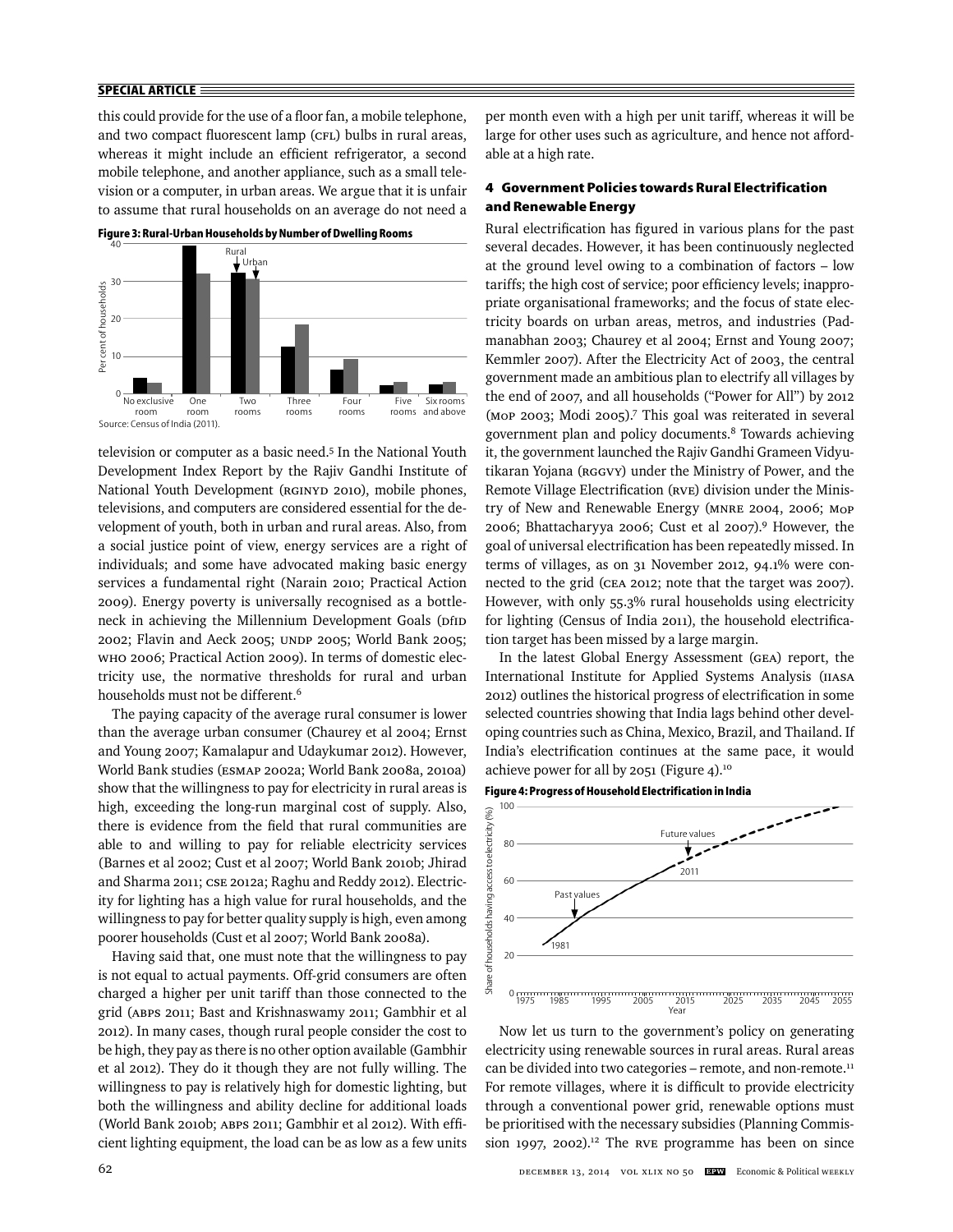October 2003 for this purpose. According to the latest MNRE (2013) report, about 30% of all remote villages have so far been electrified (the target was to electrify all remote census villages by 2007).

The large majority of villages that are non-remote and gridelectrifiable (of which about 95% are already grid connected) also get more priority in renewable energy applications than urban areas. The thrust area in renewable energy identified in the Eleventh Plan (Planning Commission 2011) is meeting basic energy needs in rural areas through locally available renewable energy resources. Though "renewable energy for urban, industrial, and commercial applications" also forms a part of renewable energy programme of the Eleventh Plan, expenditure on this was less than one-sixth of that for rural applications (Planning Commission 2012).<sup>13</sup>

For solar energy, the country has a target of 2 gigawatts (GW) of off-grid systems by 2022 under the Jawaharlal Nehru National Solar Mission (JNNSM), with intermediate targets of 200 megawatts by 2013, and 1 GW by 2017 (CSE 2012b). The JNNSM guidelines stipulate the promotion of "off-grid systems to serve population without access to commercial energy" (MNRE 2010; CSE 2012a), which, in other words, implies that the focus has to be on rural areas. According to the Centre for Science and Environment (2012a), about 85% of the projects sanctioned off grid by the JNNSM are for rural communities.<sup>14</sup> Also, as per the latest census of one million households that use solar energy as their main source of lighting, 84% are in rural areas (Census of India 2011). This shows that the government promotes off-grid solar PV systems largely in rural areas.

#### **5 Causes of Solar PV Failure in Rural Areas**

Though there has been an ongoing emphasis on solar PV systems for rural areas, it has not been very successful. Several studies indicate a high rate of failure (IRADe 2009; Kumar et al 2009; Palit and Chaurey 2011; Palit et al 2011; Buragohain 2012; CSE 2012a) and highlight difficult operating conditions, and unresolved technical, socio-economic, and institutional factors (Gambhir et al 2012). As noted in Practical Action (2009: 4), "In rural areas, small energy generation systems, installed to provide electricity to small villages or communities, frequently last a few months before being abandoned."15 Here, we highlight some of the possible causes of this failure.

**Un-affordability:** Affordability is an important consideration in realising energy access. Energy poverty, indicated by the lack of access to modern energy services, is a direct outcome of income poverty (Balchandra 2011). The Planning Commission (2002) recognises that an important limitation on the shift to renewable energy is its high unit cost compared to other conventional sources. As systems become smaller, the cost of electricity production per unit becomes higher. The typical cost of electricity generation from a solar home system (SHS) is Rs 37-39/kWh and that of a micro-grid is Rs 55/kWh (Chaurey and Kandpal 2010).16 The high cost is obviously because of high specific capital costs for small-scale projects and greater

operations and maintenance (O&M) expenses in remote rural areas (Gambhir et al 2012).

Even if the installation is provided almost free, at times the cost of replacing components turns out to be higher than what villagers can afford.<sup>17</sup> Battery replacements remain the most crucial challenge for the long-term sustainability of solar PV (Gambhir et al 2012). For decentralised systems, maintenance costs are generally higher than what is expected during project appraisals (Gambhir et al 2012). A recent CSE report (2012a), based on field assessments, says that battery failures in solar home lighting systems (which cost several thousand rupees to replace) are forcing villagers to fall back on kerosene. This raises the question why we continue to serve urbanites with cheaper electricity, and how rational it is to prioritise expensive systems for people who cannot afford them. The inability of villagers to afford systems should not be confused with their willingness to pay. Rather, this shows that their income pattern is not suited to the payments they have to make.<sup>18</sup> Also, most mini-grid projects suffer from financial unviability and this results in their closure after a few months of operation (Palit et al 2011).19

**Want of Skills:** The service life of small decentralised energy systems is critically dependent on proper maintenance, which requires technically trained personnel (Ramamurthy and Kumar 2012). Lack of such skills leads to frequent stoppages of systems in rural areas, and solar PV systems are no exception. Also, as much as the rhetoric praises community involvement in electrification projects, this is often not followed in practice (Valencia and Caspary 2008). It is strange but true that while urban households are considered as customers, rural households are expected to be energy producers, managers, scientists and engineers (Balchandra 2013).

**Lack of Supply Chains:** The maintenance of renewable energy systems suffers due to the lack of supply chains for components and spare parts in rural locations. For instance, an evaluation report of the RVE scheme in Rajasthan by the Integrated Research and Action for Development (IRADe) (2009) shows that 37% of SHSs are not working, and in 80% of the cases, the level of distilled water was below the prescribed limit. Supply chain constraints result in repairs being delayed. And if tariffs are involved (as in case of microgrids), these delays lead to non-payment, which turns into a vicious cycle of operator's negligence and consumers' nonpayments, and finally a defunct system (Gambhir et al 2012). The access and follow-up difficulties in rural areas lead to renewable technologies being abandoned (Valencia and Caspary 2008). The closure of projects not only de-electrifies villages, but also renders these projects, set up with capital subsidy from the government, dead infrastructure (Palit and Chaurey 2011).

The above causes mostly deal with the locational aspect of solar PV installations. Urban areas do not suffer from the issues of affordability, maintenance skills, or supply chains as much as rural areas. Still solar PV is advocated and more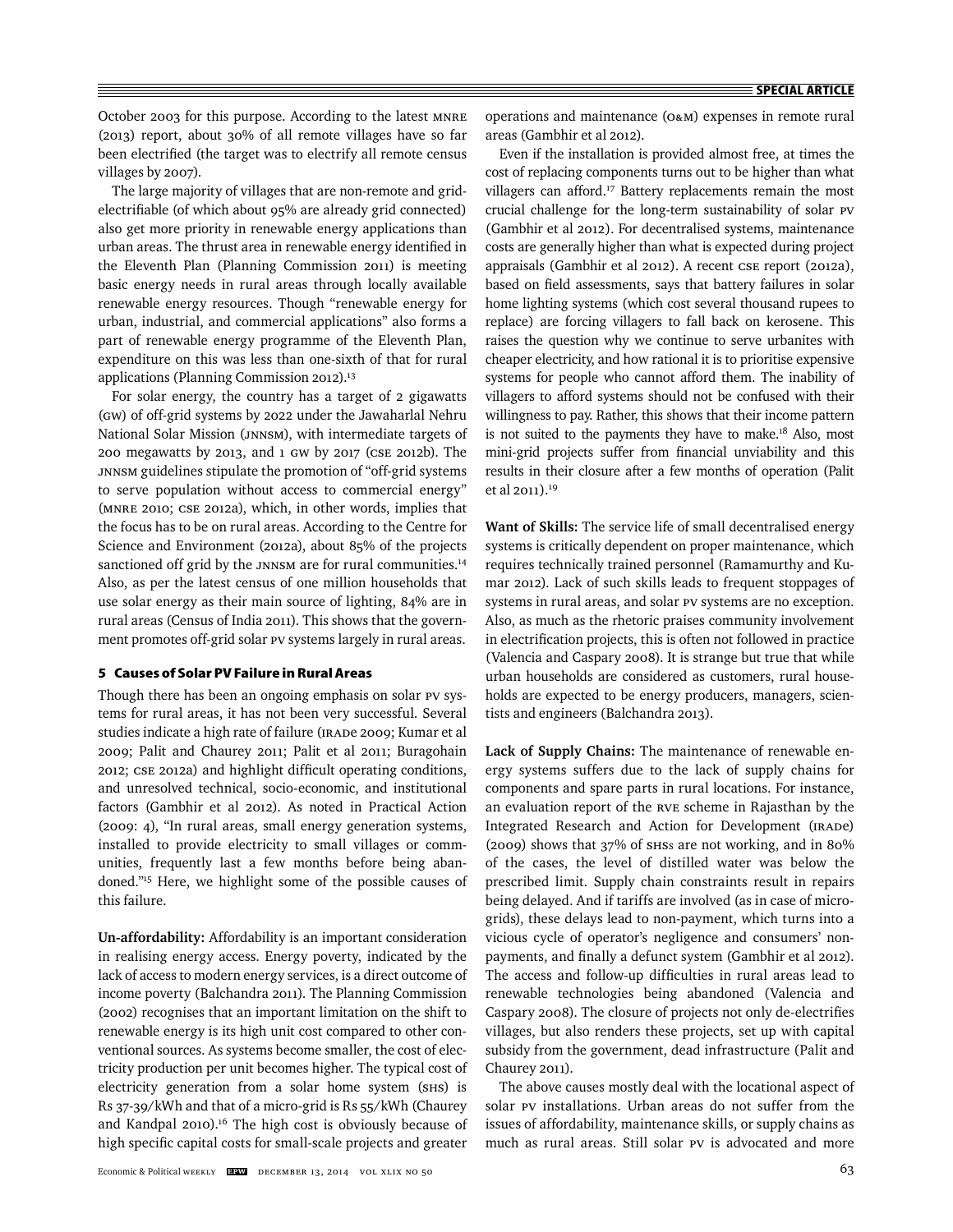## **SPECIAL ARTICLE**

efforts are made to promote it in rural areas for the reasons that are critically examined in the next section.

## **6 Arguments for Promotion of Solar PV for Rural Electricity**

#### **6.1 Space Argument**

The availability of solar energy is generally linked to the availability of open space. Solar energy being a diffuse form of energy, space is required to instal panels that can collect sunshine. "The real issue is not the availability of solar radiation as much as the availability of open land" (Sukhatme 2011: 627). The Planning Commission (2006) has also noted that land will be a critical constraint to the development of solar energy. Rural areas are preferred for solar energy because land is cheaper there compared to urban locations. However, this has been contested by Mitavachan and Srinivasan (2012) who show that the land area required for solar energy is small compared to that for hydroelectric power, and is comparable to that for coal and nuclear power generation. But all this is beside the point if we have distributed rooftop solar PV installations, as Chokshi (2012) points out. It would not only provide the energy needed, as projected by Sukhatme (2011), but also eliminate transmission and distribution losses. So, the "space, hence no to urban" argument does not hold water. Rather, urban areas with their concrete buildings are more suited for rooftop PVs.

#### **6.2 Remoteness Argument**

A strong argument for promoting solar PV systems in rural areas is that they are relatively remote, making grid extension expensive. Nouni et al (2008) have worked out that the cost of electricity delivered to a typical village located 5 km from the grid (with approximately 20 households) is Rs 26 per unit. Hence, there has been an emphasis on identifying remote areas where power supply from the conventional grid will be prohibitively expensive so that they can be provided with an off-grid source of supply such as solar PV (Planning Commission 2011). The argument of "remoteness" is valid, but only for remote villages, which are at most about 25,000 to 50,000.20 The number of households in these remote villages must be around two million.<sup>21</sup> However, India has 75 million houses not using electricity as their prime source of lighting (estimated from Census 2011 data).<sup>22</sup> So, the remote argument does not hold good for 73 million houses, almost all of which belong to electrified villages.

The Planning Commission (2012) concedes that connectivity by itself is not the whole issue. In many states, there is a real shortage of power to supply electricity for the minimum required six to eight hours daily in rural areas. Excessive shortfall has led to severe power cuts and uncertainty, which have traditionally dampened electricity demand in rural areas (Planning Commission 1982; Srivastava and Rehman 2006). Rural areas, because of their lower population density, cannot match urban ones in terms of concentrated electricity demand. There are also issues related to greater transmission and distribution losses, power theft, and difficulties in bill collection. But the foremost challenge is about the lack of availability

because of the structural disincentive distribution companies have in supplying electricity to rural areas. Even if some households have the ability and willingness to pay for a continuous supply, they cannot obtain it. Urban areas do not suffer from this limitation.<sup>23</sup> So, it is not remoteness but the unavailability of electricity that is behind a darker rural India.

### **6.3 Subsidy Argument**

One common argument in favour of solar PV in rural areas is that these installations are highly subsidised. Kemmler (2007) has shown electrification is better extended by improving supply quality rather than subsidising consumption by a noncost-effective tariff. There are recent field-based studies that have attributed the failure of solar PV systems in rural areas to capital subsidy. A CSE report (2012a) on the RVE scheme describes how heavy subsidies have led to leakages, ultimately resulting in failure. In an assessment of the draft policy of the JNNSM, Phase II, another CSE report (2012c) suggests that the MNRE move away from capital subsidy. So, the subsidy-based argument for promoting solar PV systems in rural areas needs to be reappraised.

#### **6.4 Climate Argument**

The emphasis on using solar PV systems for rural electricity comes partly from the climate perspective. The Planning Commission (2011: 335) discusses renewable energy for rural areas under the heading "climate change concerns". This raises the question of how far the emphasis on supplying electricity to rural (non-remote) areas through renewable sources is justified to achieve the climate objective. Shifting the climate burden to rural areas is the opposite of "common but differential responsibility".24 Developed economies need to take a larger share of burden in mitigating climate change as they are primarily responsible for climate deterioration and have greater financial and technical capacities to deal with the situation. The principle of inter-country differentials can be extended to the intra-country regional level as well. Urban areas need to take the prime responsibility for avoiding climate change through the greater use of renewable energy instead of conventional fuels, whereas rural areas need to be allowed to make energy choices more freely. A similar argument was made by a Greenpeace report (2007) entitled "Hiding Behind the Poor", which averred that while India has the right to demand a common but differentiated responsibility at the international level, there is also an urgent need for common but differentiated responsibility at the intra-national level. If the upper and the middle classes do not manage to check their CO2 emissions, they will not only contribute to global warming, but also deny hundreds of millions of poor Indians access to development (Greenpeace 2007). This is unjust.

# **7 Way Out**

Focusing on urban areas for promoting solar PV systems can be a way out. Urban areas can potentially provide the attention and care required by them. The supply chain infrastructure and the technical and human capacity needed to maintain and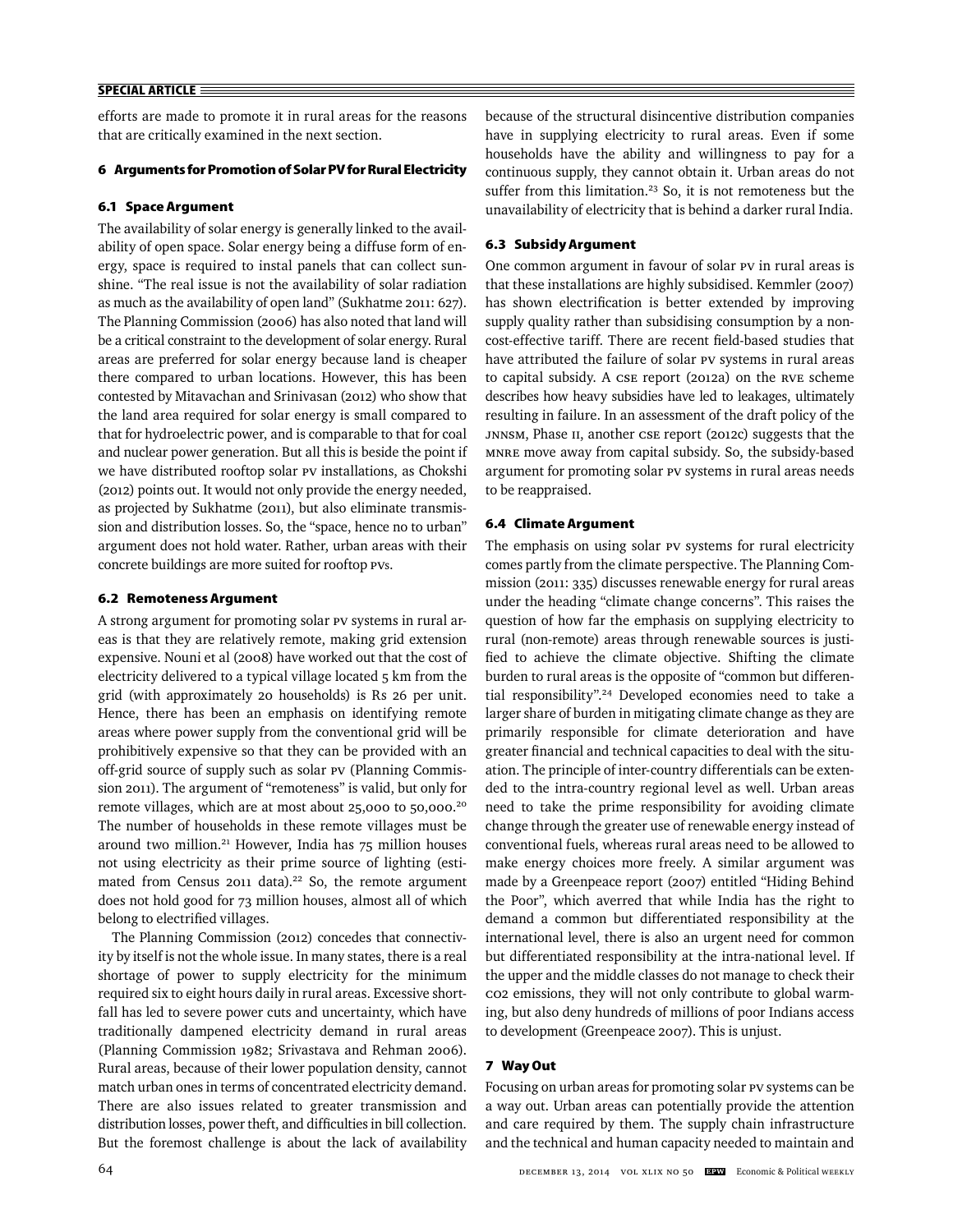sustain these systems can develop better in urban areas than rural and remote locations. Solar energy connected to the grid would not require a storage system (battery), which would decrease the system cost and maintenance challenge. It is expected that solar PV systems will succeed in urban areas because of higher affordability, better infrastructure for the supply chain, and greater human capacity for repairs. Also, once the uptake of solar PV systems increases, there will be mass manufacturing, which will drive down costs further. And the technology could then penetrate villages. Like other technologies, this way, solar PV systems will have a natural entry to rural areas.<sup>25</sup>

In terms of priorities, urban commercial and industrial buildings must be roped in first because solar energy with a little support will compete well with diesel generators. Next, government and institution buildings must be considered as they have greater capacity to maintain the system and can serve as examples for others to emulate. Urban households must be targeted last. Consequently, the technology will organically move to rural areas (Figure 5).26

#### **Figure 5: Priority in Solar PV Implementation**



Save conventional electricity for rural area.

The urban focus would be in the interests of both the future of solar PV systems and rural electrification. It needs to be noted that as more and more commercial complexes, industrial houses, institutional and government buildings, and households in urban areas adopt solar PV, there will be more saving of conventional power for rural areas, which will offset some of their availability gaps.<sup>27</sup>

In short, an urban focus in solar PV would help the rural electrification strategy both directly and indirectly. First, greater success of solar PV systems in urban areas would allow rural areas to take the advantage of scale. Solar energy will supplement conventional power in urban areas and thus save electricity to fill some of the unavailability gaps in rural areas. Last, but not the least, from an ethical point of view, it would assign the burden of climate conservation to those who ought to bear it.

#### **8 Concluding Remarks**

This paper returns to the debate on the urban-rural gap by highlighting the differences between rates of electrification and consumption in urban and rural areas. It shows that though electrification rates in urban and rural areas show a converging trend, there is divergence in terms of the monthly per capita consumption of electricity. The urban-rural gap in electricity consumption has increased threefold in the last two and half decades. Against this backdrop, the paper questions the emphasis on solar PV systems for rural areas, asking whether promoting it in rural areas mitigates rural-urban disparities in electricity supply or aggravates it.

Given similarities in family sizes, number of dwelling rooms in households, and the need for basic amenities in urban and rural areas, the paper argues for the same normative requirement for household electricity. Though solar PV systems in rural areas are considered a response to the issue of energy access, the paper asks whether it is fair to thrust uncertain, unaffordable systems requiring skilled humanpower on rural households while feeding urbanites with conventional, convenient, and cheaply produced power. The study finds that the causes of failure of solar PV systems have to primarily do with their location in rural and remote areas, which are characterised by households that cannot afford to pay much. These places also lack supply chains and the human skills required for maintaining PV systems.

> The paper revisits government policies related to solar PV systems and highlights some of the fallacies in the arguments used for and against them. It shows that of the 75 million households in the country not connected to electricity, only two million

are in remote villages, while the rest are in villages already connected to grids. So, more than remoteness, it is the unavailability of electricity that is behind rural households not being able to use electricity for lighting. Based on other works, this paper shows how the space and subsidy arguments do not hold much water. It also critiques the reasoning behind promoting solar PV systems in rural areas by invoking the intra-country "common but differential responsibility" argument.

Overall, the study attempts to open a dialogue on the emphasis placed on solar PV systems for rural electrification, both in the public domain and in policy discourse. Barring really remote areas (about 25,000 to 50,000 villages), the study reccomends prioritising urban areas for off-grid solar PV installations. This would help rural electrification in the following ways:

(i) With the success of solar PV in urban locations because of greater affordability and better maintenance, rural areas will benefit from scale.

(ii) A reduction in the use of conventional power in urban areas will save electricity for rural consumption.

(iii) Rural consumers will be relieved of shouldering a disproportionate share of the climate burden.

## Notes

- 1 Theft of electricity another is common characteristic in rural areas. However, certain studies report electricity theft to be more prevalent in urban than in rural areas (Kemmler 2006, 2007).
- 2 These per capita values, unless otherwise specified, are calculated for connected households, not the total population.
- 3 We understand that consumption data from NSS

surveys need to be used with caution; however, one would agree with the overall trend.

- 4 The *p*-value of  $\chi^2$  test for these two distributions is 0.841, indicating one cannot reject the null hypothesis that the two distributions are not significantly different. An increase in the number of rooms would require more electricity for lighting and electric fans.
- 5 As per World Bank (2008b) estimates, by 2031, the number of TVs and refrigerators in rural India

will be 162.2 million and 100.3 million, respectively; whereas the corresponding figure for urban areas will be 133.6 million and 101.1 million.

- 6 Sanchez (2010) suggests the same threshold value for rural and urban area; 120 kWh per capita, 600 kWh per household.
- 7 A village is deemed to be electrified when it is provided with basic electricity infrastructure, and connections to public places and at least 10% of households (MoP 2006). The traditional criteria of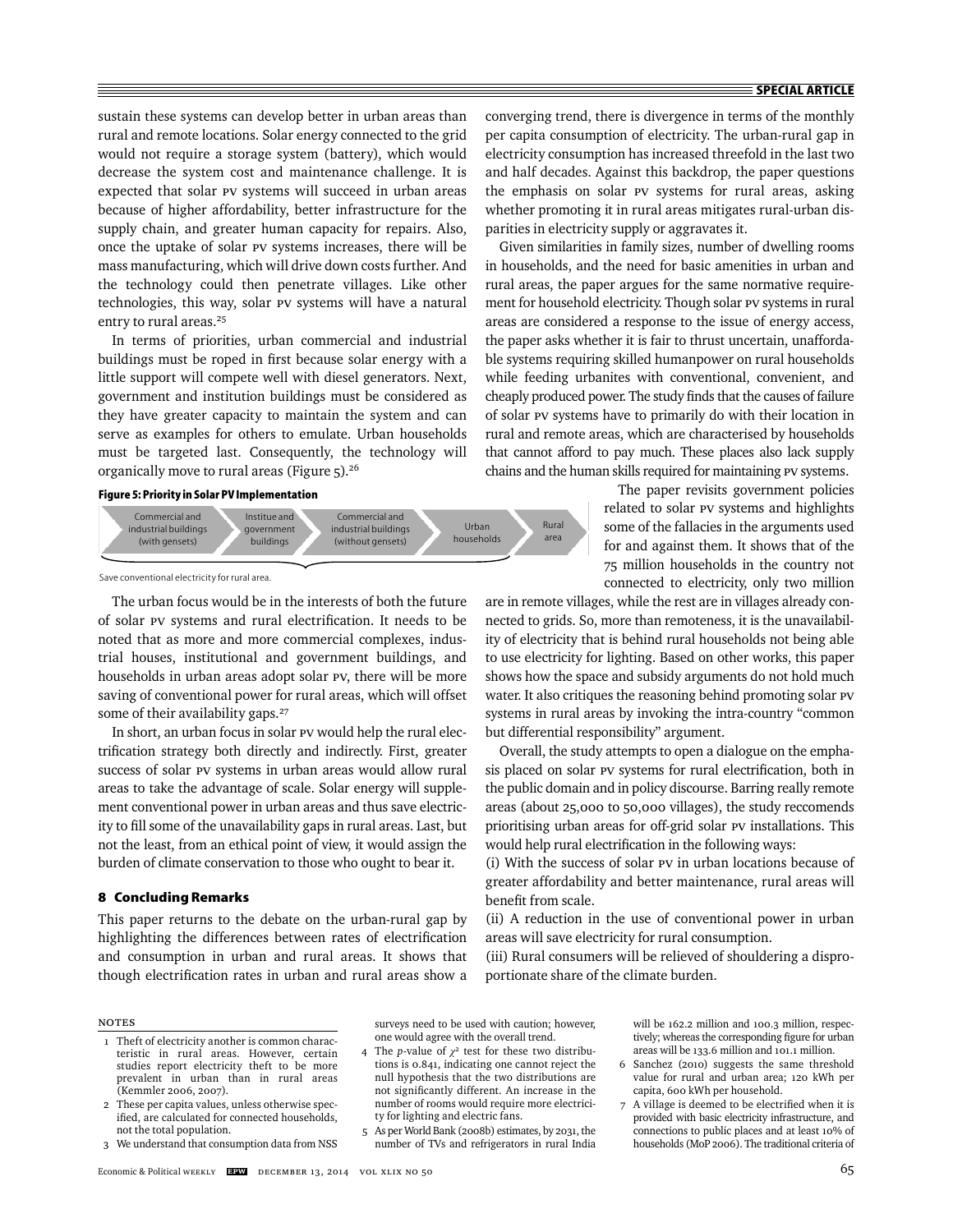#### **SPECIAL ARTICLE**

village electrification did not include households because energisation of irrigation pump sets was for a long time the principal aim of rural electrification (Bhattacharyya 2006; Kemmler 2007).

- 8 The Eleventh Five-Year Plan (2002-07) asserted, "The legal provisions of the Electricity Act 2003, National Electricity Policy, Tariff Policy, and the Integrated Energy Policy provide an appropriate legislative and policy framework for the development of the power sector. The provisions of these policies must be implemented within the stipulated time in order to make power available at affordable cost to all by 2012" (Planning Commission 2007: 362). The Rural Electrification Policy (MoP 2006) reiterated the goal to provide all households with electricity by 2009 and a minimum lifeline consumption of 1 unit per household per day as a merit good by 2012.
- 9 Though a significant number of connections have been provided under the RGGVY in a short period of time (about 1,00,000 villages and about 20 million rural BPL households), "lack of reliable and sustainable electricity supply remains a persistent problem" (Gambhir et al 2012).
- 10 The forecast is through using auto regression (AR) data on electrification in 1981, 1991, 2001, and 2011 from the census figures (Reddy 2002; Infraline 2004; Census of India 2011). The intermediate values are interpolated using the same compound annual growth rate between decades. The best fitting model turns out to be (AR-2), which is given below with its statistical parameters (t-values in parenthesis).  $Y_t = 0.932 + 1.556 Y_{t-1} - 0.563 Y_{t-2}$

(2.91) (10.36) (-3.79)

Adj. R-square: 0.9998; DW Test: 1.86

 The Twelfth Plan re-emphasised village electrification and connecting rural households to power supply under the RGGVY (Planning Commission 2012).

- 11 Remote villages are unelectrified census villages and unelectrified hamlets in electrified census villages, where electrification is not feasible or cost effective, and these villages are not covered under the RGGVY (MNRE 2012).
- 12 Remote villages have difficult terrain and dispersed households, making the conventional grid highly uneconomical (Nouni et al 2008; Valencia and Caspary 2008; World Bank 2010a).
- 13 The expenditure during the Eleventh Plan on renewable energy for urban, industrial, and commercial applications was Rs 147.28 crore, whereas for rural applications it was Rs 910.95 crore (Planning Commission 2012).
- 14 This figure is arrived at assuming at least half of the projects meant for banks, theatres, telecom towers, and industrial/commercial units are in rural areas.
- 15 One may find fault with the operation or financing model of these systems, however here we examine the more fundamental question of whether the promotion of PV in rural areas is justified in the first place. For a review of the literature on the failure of rural off-grid systems, see Gambhir et al (2012).
- 16 The cost figures calculated by Chaurey and Kandpal (2010) for 35 Wp and 70 Wp models of SHS and the figures on micro-grids correspond to a village having 100 households in a 1-km grid network. The average capital cost of a solar PV plant is about Rs 1.5 lakh/kWh (ABPS 2011).
- 17 On the contrary, urban consumers connected to the grid do not worry about maintenance of the system, except replacing user-end electrical appliances such as electric bulbs.
- 18 The preferred payment frequency must depend on the income flow pattern of the consumer (Selco 2013).
- 19 Additionally, mini/micro-grid projects, being community based, suffer from the "tragedy of commons" problem.
- 20 MNRE (2004) reports 18,000 remote villages, while CSE (2012a) reports 19,471. Buragohain (2012) and Singh (2009) estimate it to be about 25,000. MNRE (2005) reported the state-wise division of 24,418 remote villages. The uncertainty comes from that the RGGVY does not extend to villages with a population less than 100 (MoP 2013), leaving 45,000 villages out of its purview (as per Census of India 2011). Hamlets (with no firm definition) add to the confusion over numbers.
- 21 The average size of remote village is considered to be 40. It is reasonable to assume so. Data from Odisha shows that the average size of villages, which were covered under the RVE scheme from 2006 to 2010, was 36 to 37.
- 22 Gambhir et al (2012) have noted that though only 6% (~35,000) of Indian villages are not connected to the grid, about 45% of rural households lack access to electricity supply according to the 2011 Census.
- 23 For residential consumption, there are slabs of tariff depending on the level of consumption. However, if consumers are connected to uninterrupted power supply, and have the ability and willingness to pay, consumption will not be a constraint. However, for rural areas, the supply is limited.
- 24 The common but differential responsibility principle recognises historical differences in the contributions of developed and developing states to global environmental problems, and differences in their respective economic and technical capacity to tackle these problems (CISDL 2002).
- 25 Such urban to rural movement of technologies happened in the case of televisions and mobile phones in India.
- In a companion paper, the author is working on the details of this transition.
- 27 At the same time, a lot of effort needs to be taken to strengthen the grid to make reliable round-the-clock supply possible in rural areas. This is an effort in the right direction because grid electricity is as much the right of villagers as it is the duty of a welfare state.

#### **REFERENCES**

- ABPS (2011): "Final Report on Policy and Regulatory Interventions to Support Community Level Off-Grid Projects", ABPS Infrastructure Advisory, http://www.forumofregulators.gov. in/ Data/Reports/CWF%20Off-grid%20final %20 report%20nov %202011\_ Latest\_ feb2012.pdf
- ADB (2010): "Asian Development Bank's Assistance for Rural Electrification in Bhutan: Does Electrification Improve the Quality of Rural Life?". Impact Evaluation Study, Asian Development Bank, Manila.
- Balachandra, P (2011): "Dynamics of Rural Energy Access in India: An Assessment", *Energy*, Vol 34, No 14, pp 1944-57.
- (2013): "Rural Energy Needs: It's Beyond Just Energy", Workshop on Solar Photovoltaics for Off-grid Electricity Access in Rural India, Imperial College London in collaboration with Divecha Centre for Climate Change, Indian Institute of Science, Bangalore, 14 January.
- Barnes, D F, K B Fitzgerald and H M Peskin (2002): "The Benefits of Rural Electrification in India: Implications for Education, Household Lighting and Irrigation", World Bank, Washington DC.
- Bast, E and S Krishnaswamy (2011): "Access to Energy for the Poor: The Clean Energy Option", (Oil Change International, Washington DC).
- Bhattacharyya, S C (2006): "Energy Access Problem of the Poor in India: Is Rural Electrification a

Remedy?", *Energy Policy*, Vol 34, No 18, pp 3387-97.

- Buragohain, T (2012): "Evaluation of Remote Village Electrification Programme in Haryana and Rajasthan", Section 3.3, *International Journal of Environmental Science and Development*, Vol 3, No 4, pp 334-38.
- Census of India (2011): "Houses, Household Amenities and Assets: Figures at a Glance", New Delhi.
- CEA (2012): "Rural Electrification (as on 30 November 2012)", Central Electricity Authority, http://www.cea.nic.in/reports/monthly/executive\_rep/dec12/15.pdf
- Chaurey, A and T C Kandpal (2010): "A Technoeconomic Comparison of Rural Electrification Based on Solar Home Systems and PV Microgrids", *Energy Policy*, Vol 38, No 6, pp 3118-29.
- Chaurey, A, M Ranganathan and P Mohanty (2004): "Electricity Access for Geographically Disadvantaged Rural Communities: Technology and Policy Insights", *Energy Policy*, Vol 32, No 15, pp 1693-705.
- Chokshi, A H (2012): "Nuclear Riddles: TINA and NIMBY", *Current Science*, Vol 102, No 8, pp 1096-98.
- CISDL (2002): "The Principle of Common but Differentiated Responsibilities: Origins and Scope", CISDL legal brief, Centre for International Sustainable Development Law (Montreal, Canada).
- CSE (2012a): *Going Remote: Re-inventing the Off-grid Solar Revolution for Clean Energy for All*, Centre of Science and Environment, New Delhi.
- (2012b): *Facing the Sun: Policy for Sustainable Grid-connected Solar Energy* (CSE, New Delhi).
- (2012c): "Draft Policy Document of the Jawaharlal Nehru National Solar Mission", Phase II, CSE, New Delhi, http://www. cseindia. org/ userfiles/phaseII\_offgrid.pdf
- Cust, J, A Singh and K Neuhoff (2007): "Rural Electrification in India: Economic and Institutional Aspects of Renewables", Working Paper, EPRG 0730 and CWPE 0763, December.
- DfID (2002): "Energy for the Poor: Underpinning the Millennium Development Goals", UK Department for International Development, London.
- Ernst and Young (2007): "Models of Rural Electrifi cation", Report to Forum of Indian Regulators, March, http://www.forumofregulators. gov. in/Data/Reports/Final\_Foir\_Report\_5th\_ March07\_Models\_of\_RE\_E&Y%5B1%5D.pdf
- ESMAP (2002a): "Energy Strategies for Rural India: Evidence from Six States", ESM 258, Energy Sector Management Assistance Program Program of the UNDP and World Bank, Washington DC.
- (2002b): "Rural Electrification and Development in the Philippines: Measuring the Social and Economic Benefits", ESMAP Report No 255/02, (World Bank, Washington DC).
- Flavin, C and M Aeck (2005): "Energy for Development: The Potential Role of Renewable Energy in Meeting the Millennium Development Goals", Worldwatch Institute, Washington DC.
- Gambhir, A, V Toro and M Ganapathy (2012): "Decentralised Renewable Energy (DRE) Micro-grids in India: A Review of Recent Literature", Prayas Report, Prayas Energy Group, Pune, November
- Greenpeace (2007): "Hiding Behind the Poor: A Report by Greenpeace on Climate Injustice", Greenpeace, Bangalore.
- IAMR (2011): *India Human Development Report 2011: Towards Social Inclusion*, Institute of Applied Manpower Research, Planning Commission and Oxford University of Press.
- IEA (2012): "World Energy Outlook: Methodology for Energy Access Analysis", OECD/International Energy Agency, Paris.
- IIASA (International Institute for Applied Systems Analysis) (2012): "Global Energy Assessment: Toward a Sustainable Future", OECD/IEA, Paris.
- IRADe (2009): "Impact of Solar Energy in Rural Development in India", Integrated Research for